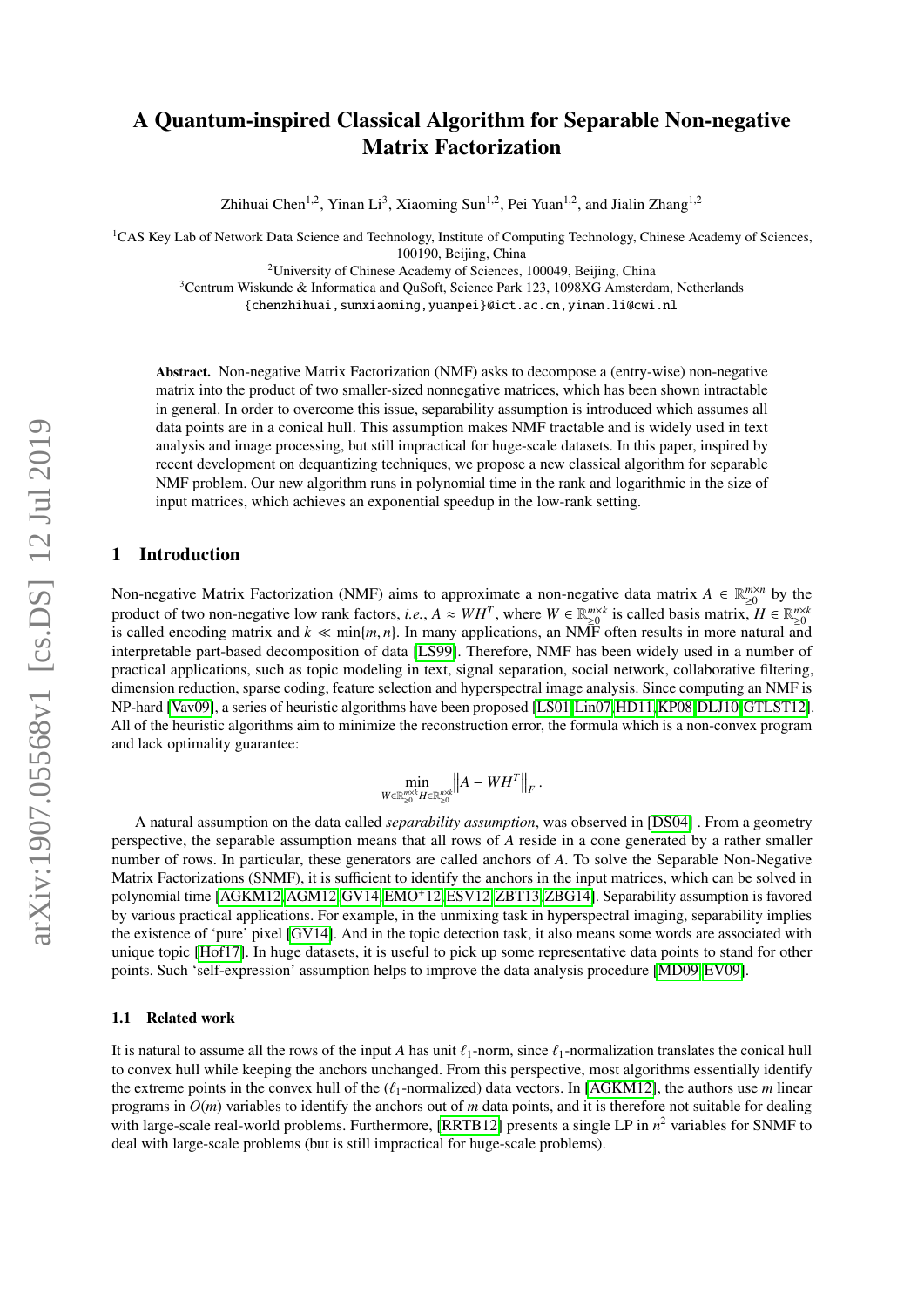There is another class of algorithms based on greedy algorithms. The main idea is to opt a data point on the direction where the current residual decreases fast. The algorithms terminate with a sufficiently small error or a large iteration times. For example, Successful Projection Algorithm (SPA) [\[GV14\]](#page-9-9) derives from Gram-Schmidt orthogonalization with row or column pivoting. XRAY [\[KSK13\]](#page-9-18) detects a new anchor referring to the residual of exterior data points and updates the residual matrix by solving a nonnegative least square regression. Both of these two algorithms based on greedy pursuit have smaller time complexity compared with LP-based methods. However, the time complexity is still too large for large-scaled data.

[\[ZBT13,](#page-9-12) [ZBG14\]](#page-9-13) utilize a Divide-and-Conquer Anchoring (DCA) framework to tackle the SNMF. Namely, by projecting the data set into several low-dimension subspaces, and each projection can determines a small set of anchors. Moreover, it can be proven that all the *k* anchors can be identified by *O*(*k* log *k*) projections.

Recently, a quantum algorithm for SNMF called Quantum Divide-and-Conquer Anchoring algorithm (QDCA), has been presented [\[DLL](#page-9-19)+18], which uses the quantum technology to speed up the random projection step in [\[ZBT13\]](#page-9-12). QDCA implements matrix-vector product (*i.e.*, random projection) via quantum principal component analysis and then a quantum state encoding the projected data points could be prepared efficiently. Moreover, there are also several papers utilizing dequantizing techniques to solve some low-rank matrix operations, such as recommendation systems [\[Tan18\]](#page-9-20) and matrix inversion [\[GLT18,](#page-9-21) [CLW18\]](#page-9-22). Dequantizing techniques in those algorithms involve two technologies, the Monte-Carlo singular value decomposition and rejection sampling, which could efficiently simulate some special operations on low-rank matrices.

Inspired by QDCA and the dequantizing techniques , we propose a classical randomized algorithm which speeds up the random projection step in [\[ZBT13\]](#page-9-12) and thereby identifies all anchors efficiently. Our algorithm takes time polynomial in rank *<sup>k</sup>*, condition number κ and *logarithm* of the size of matrix. When rank *<sup>k</sup>* <sup>=</sup> *<sup>O</sup>*(log(*mn*)), our algorithm achieves exponentially speedup than any other classical algorithms for SNMF.

## 1.2 Organizations

The rest of this paper is organized as follows: In Section [2,](#page-1-0) we introduce notations, models and preliminaries of our algorithm; in Section [3,](#page-3-0) we present our algorithm and analyze its correctness and running time; and Section [4](#page-8-2) concludes with a discussion of this paper and the future work.

## <span id="page-1-0"></span>2 Preliminaries

#### 2.1 Notations

Let  $[n] := \{1, 2, ..., n\}$ . Let  $\text{span}\{x_i \in \mathbb{R}^n | i \in [k]\} := \{\sum_{i=1}^k \alpha_i x_i | \alpha_i \in \mathbb{R}, i \in [k]\}$  denote the space spanned by  $x_i$  for  $i \in [k]$ . For a matrix  $A \in \mathbb{R}^{m \times n}$ ,  $A_{\infty}$  and  $A^{(j)}$  denote the *i*th row and the *i* Let  $[n] := \{1, 2, ..., n\}$ . Let span $\{x_i \in \mathbb{R}^n | i \in [k]\} := \{\sum_{i=1}^k \alpha_i x_i | \alpha_i \in \mathbb{R}, i \in [k]\}$  denote the space spanned by  $x_i$  for  $i \in [k]$ . For a matrix  $A \in \mathbb{R}^{m \times n}$ ,  $A_{(i)}$  and  $A^{(j)}$  denote the *i*th row and the *j* For a vector  $v \in \mathbb{R}^n$ , ||v|| denotes its  $\ell_2$ -norm. For two probability distributions *p*, *q* (as density functions) over<br>a discrete universe *D*, the *total variation distance* between them is defined as  $\|\mathbf{n}_e$ a discrete universe *D*, the *total variation distance* between them is defined as  $\left\|p, q\right\|_{TV} := \frac{1}{2} \sum_{i \in D} |p(i) - q(i)|$ .<br>  $p(A) := \sigma$   $\left\{x \in \text{denotes the condition number of } A \text{ where } \sigma \text{ and } \sigma \in \text{are the maximal and minimal non-zero.}\right\}$  $\kappa(A) := \sigma_{\text{max}}/\sigma_{\text{min}}$  denotes the condition number of *A*, where  $\sigma_{\text{max}}$  and  $\sigma_{\text{min}}$  are the maximal and minimal *non-zero*<br>singular values of *A* singular values of *A*.

## <span id="page-1-2"></span>2.2 Sample Model

In query model, algorithms for SNMF problem require time which is at least linear in the number of nonzero elements of the matrix, since in the worst case, they have to read out all entries. However, we expect our algorithm to be efficient even if the datasets are extremely large. Considering the QDCA in [\[DLL](#page-9-19)<sup>+</sup>18], one of its advantage is that data is prepared in quantum state and can be access via 'quantum' way (like sampling). Thus, in quantum algorithm, quantum state is served to represent data implicitly which can be read out by measurement only. In order to avoiding reading the whole matrix, we introduce a new sample model other than the query model based on the idea of quantum state preparation assumption.

**Definition 1** ( $\ell_2$ -norm Sampling). Let  $\mathcal{D}_v$  denote the distribution over [n] with density function  $\mathcal{D}_v(i) = v_i^2/||v||^2$ <br>for  $v \in \mathbb{R}^n$ . A sample from a distribution  $\mathcal{D}_v$  is called a sample from  $v$ . *for*  $v \in \mathbb{R}^n$ . A sample from a distribution  $\mathcal{D}_v$  is called a sample from  $v$ .

<span id="page-1-1"></span>**Lemma 1 (Vector Sample Model).** *There is a data structure storing vector*  $v \in \mathbb{R}^n$  *in*  $O(n \log n)$  *space, and supporting following operations:*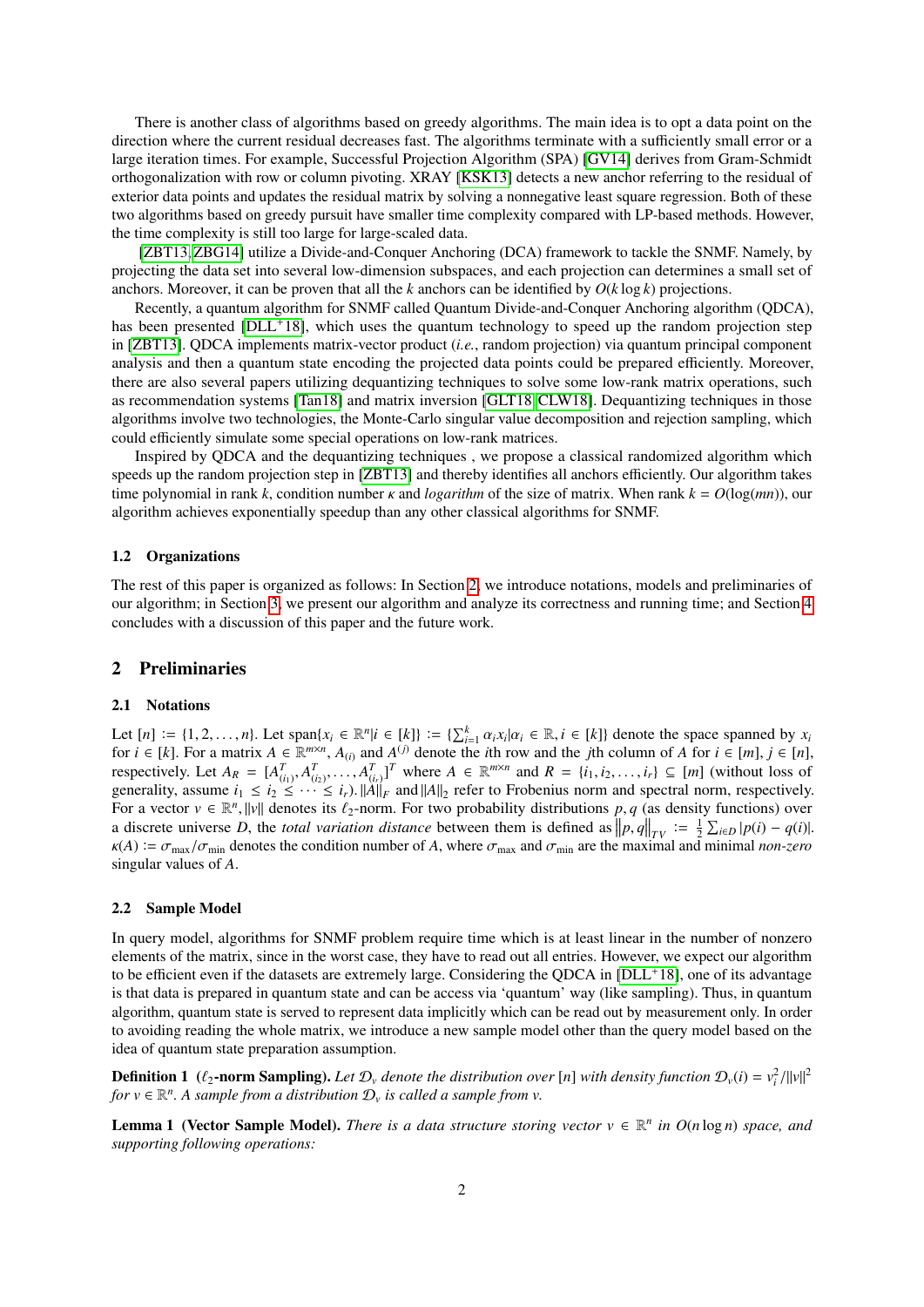- *Querying and updating a entry in O*(log *n*) *time;*
- *Sampling from* D*<sup>v</sup> in O*(log *n*) *time;*
- $-$  *Finding* ||v|| *in O*(1) *time.*

<span id="page-2-0"></span>Such a data structure can be easily implemented via Binary Search Tree (BST) (see Figure [1\)](#page-2-0).



Fig. 1: Binary search tree for  $v = (v_1, v_2, v_3, v_4)^T \in \mathbb{R}^4$ . The leaf node stores  $v_i^2$  and interior node stores the sum of the children. In order to restore the original vector, we also store the sign of v, in leaf the children. In order to restore the original vector, we also store the sign of  $v_i$  in leaf node. To sampling from  $\mathcal{D}_v$ , we can start from top and randomly recurring on a child, with probability proportional to its weight.

**Proposition 1** (**Matrix Sample Model**). *Considering matrix*  $A \in \mathbb{R}^{m \times n}$ , let  $\tilde{A}$  and  $\tilde{A}'$  be the vector whose entry is  $\|A_{(i)}\|$  and  $\|A^{(j)}\|$ , respectively. There is a data structure storing matrix  $\|A_{(i)}\|$  and  $\|A^{(j)}\|$ , respectively. There is a data structure storing matrix  $A \in \mathbb{R}^{m \times n}$  in  $O(mn)$  space and supporting *following operations:*

- *Querying and updating an entry in O*(log *m* + log *n*) *time;*
- $\rightarrow$  *Sampling from*  $A_{(i)}$  *for any i* ∈ [*m*] *in time O*(log *n*)*;*
- $\blacktriangle$  *Sampling from*  $A^{(j)}$  *for any j* ∈ [*n*] *in time*  $O(\log m)$ *;*
- $-$  *Finding*  $||A||_F$ ,  $||A_{(i)}||$  *and*  $||A^{(j)}||$  *in time O*(1);
- *Sampling A and* ˜ *A*˜<sup>0</sup> *in time O*(log *m*) *and O*(log *n*)*, respectively.*

This data structure can be easily implemented via Lemma [1,](#page-1-1) we can just use two arrays of BST to store all rows and columns of *A* and use two extra BSTs store  $\tilde{A}$  and  $\tilde{A}'$ .

## 2.3 Low-rank Approximations in Sample Model

FKV algorithm is a Monte-Carlo algorithm [\[FKV04\]](#page-9-23) that returns approximate singular vectors of given matrix *A* in *matrix sample model*. The low-rank approximation of *A* can be reconstructed by approximate singular vectors. The query and sample complexity of FKV algorithm are independent of size of *A*. FKV algorithm outputs a short 'description' of  $\hat{V}$ , which is approximate to a right singular vectors *V* of matrix *A*. Similarly, FKV algorithm can output a description of approximate left singular vectors  $\hat{U}$  of *A* by inputting  $A^T$ . Let FKV  $(A, k, \epsilon, \delta)$  denote the FKV algorithm where *A* is a matrix given by sample model *k* is the rank of approximate matrix FKV algorithm, where *A* is a matrix given by sample model, *k* is the rank of approximate matrix of  $A$ ,  $\epsilon$  is error parameter, and  $\delta$  is the failure probability. The FKV algorithm is described in Theorem [1.](#page-2-1)

<span id="page-2-1"></span>**Theorem 1 (Low-rank Approximations, [\[FKV04\]](#page-9-23)).** *Given matrix*  $A \in \mathbb{R}^{m \times n}$  in matrix sample model,  $k \in \mathbb{N}$ *and*  $\epsilon, \delta \in (0, 1)$ , FKV *algorithm outputs the description of the approximate right singular vectors*  $\hat{V} \in \mathbb{R}^{n \times k}$  *in*<br>*O*(nob)(k, 1/ $\epsilon$ , log, <sup>1</sup>)) samples and queries of A with probability  $1 - \delta$ , which sa  $O(\text{poly}(k, 1/\epsilon, \log \frac{1}{\delta}))$  *samples and queries of A with probability*  $1 - \delta$ *, which satisfies* 

$$
\left\|A\hat{V}\hat{V}^{T}-A\right\|_{F}^{2} \leq \min_{D:rank(D)\leq k} \|A-D\|_{F}^{2}+\epsilon\|A\|_{F}^{2}.
$$

Especially, if *A* is a matrix with rank *k* exactly, Theorem [1](#page-2-1) also implies an inequality:

$$
\left\|A\hat{V}\hat{V}^T - A\right\|_F \leq \sqrt{\epsilon} \|A\|_F.
$$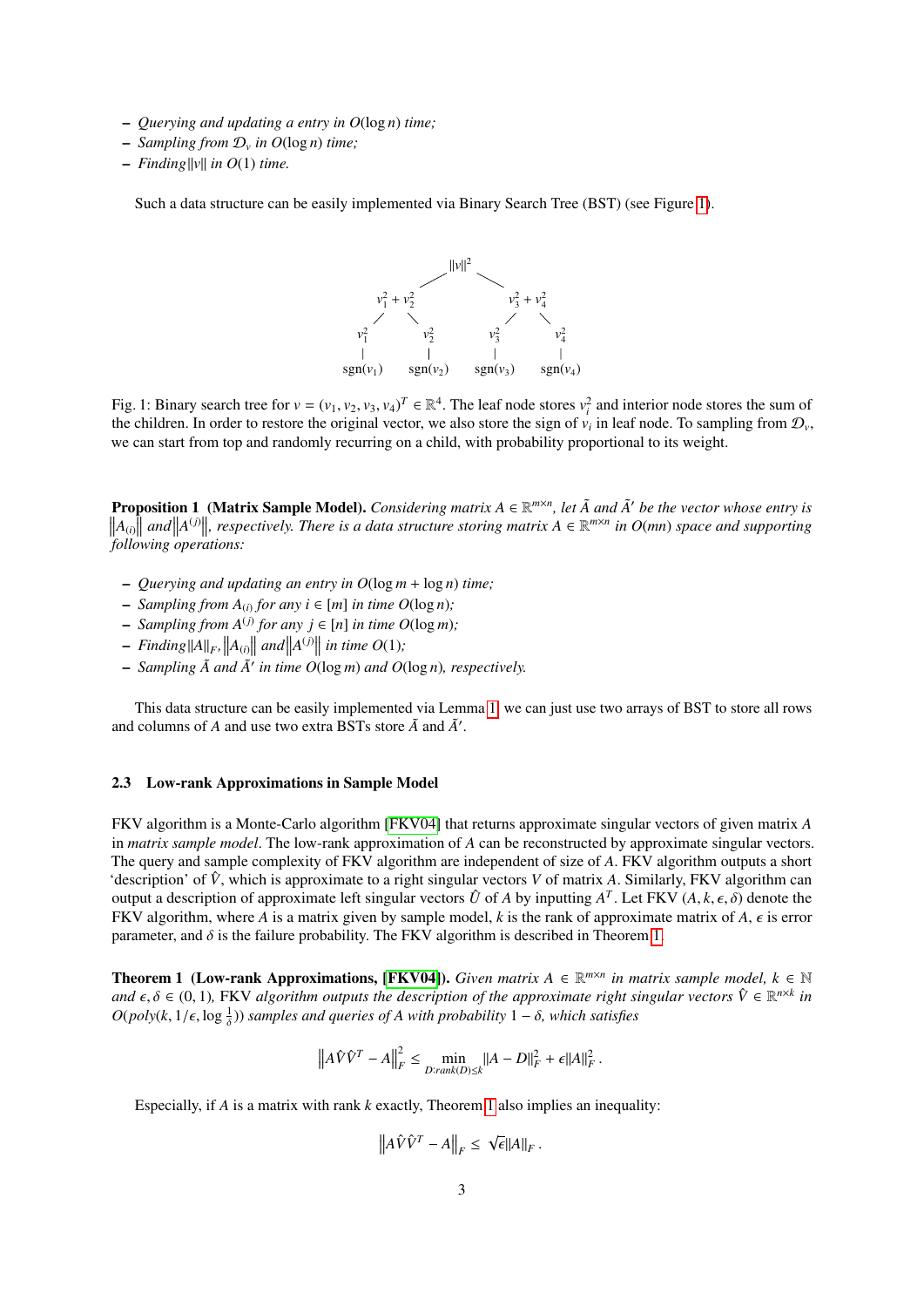*Description of*  $\hat{V}$ . Note that FKV algorithm does not output the approximate right singular vectors  $\hat{V}$  directly since their lengths are linear of *n*. It returns a description of  $\hat{V}$ , which consists of three components: the row index sets *T* := { $i_t$  ∈ [*m*]|*t* ∈ [*p*]}, a vector set *U* := { $u^{(j)}$  ∈  $\mathbb{R}^p | j$  ∈ [*k*]} which are singular vectors of a submatrix sampled from A, and its corresponding singular values  $\Sigma := {\{\sigma^{(j)} | j \in [k]\}}$ , where  $p = O(poly(k, \frac{1}{\epsilon}))$ . In fact,  $\hat{V}^{(i)} := A_T u^{(i)}/\sigma_i$  for  $i \in [k]$ . Given a description of  $\hat{V}$ , we can sample from  $\hat{V}^{(i)}$  in time  $O(n\epsilon h^{(i)})$  for *i* ∈ [*k*]. Given a description of  $\hat{V}$ , we can *sample* from  $\hat{V}^{(i)}$  in time  $O(poly(k, \frac{1}{\epsilon}))$  for *i* ∈ [*k*] [\[Tan18\]](#page-9-20) and *query* its entry in time  $O(poly(k, \frac{1}{\epsilon}))$ .

**Definition 2** (α-**orthonormal).** *Given*  $\alpha > 0$ ,  $\hat{V} \in \mathbb{R}^{n \times k}$  *is called* α-approximately orthonormal if  $1 - \alpha/k \le$ <br> $\frac{|\hat{V}(i)|^2}{\alpha} \le 1 + \alpha/k$  for  $i \in [k]$  and  $\frac{|\hat{V}(i)|\hat{V}(i)|}{\alpha} \le \alpha/k$  for  $\alpha \ne \alpha \in [k]$  $\|\hat{V}^{(i)}\|$  $2^{2} \leq 1 + \alpha/k$  for  $i \in [k]$  and  $|\hat{V}^{(s)}\hat{V}^{(t)}| \leq \alpha/k$  for  $s \neq t \in [k]$ .

The next lemma presents some properties of  $\alpha$ -approximate orthonormal vectors.

Lemma 2 (Properties of <sup>α</sup>-orthonormal Vectors, [\[Tan18\]](#page-9-20)). *Given a set of <sup>k</sup>* α*-approximately orthonormal*  $\hat{V} \in \mathbb{R}^{n \times \bar{k}}$ , then there exists a set of k orthonormal vectors  $V \in \mathbb{R}^{n \times k}$  spanning the columns of  $\hat{V}$  such that

<span id="page-3-1"></span>
$$
\left\|V - \hat{V}\right\|_{F} \le \alpha/\sqrt{2} + c_1 \alpha^2,\tag{1}
$$

<span id="page-3-4"></span><span id="page-3-3"></span>
$$
\left\| \Pi_{\hat{V}} - \hat{V}\hat{V}^T \right\|_F \le c_2 \alpha,\tag{2}
$$

*where*  $\Pi_{\hat{V}} := VV^T$  *represents the orthonormal projector to image of*  $\hat{V}$  *and c*<sub>1</sub>, *c*<sub>2</sub> > 0 *are constants.* 

<span id="page-3-2"></span>**Lemma 3** ( [\[FKV04\]](#page-9-23)). *The output vectors*  $\hat{V} \in \mathbb{R}^{n \times k}$  *of* FKV  $(A, k, \epsilon, \delta)$  *is*  $\epsilon k/16$ *-approximate orthonormal.* 

## <span id="page-3-0"></span>3 Fast Anchors Seeking Algorithm

In this section, we present a randomized algorithm for SNMF which is called Fast Anchors Seeking (FAS) Algorithm. Especially, the input  $A \in \mathbb{R}_{\geq 0}^{m \times n}$  of FAS is given by matrix sample model which is realized via a data structure described in Section [2.](#page-1-0) FAS returns the indices of anchors in time polynomial logarithmic to the size of matrix.

### 3.1 Description of Algorithm

Recall that SNMF aims to factorize  $A = FA_R$  where R is the index set of anchors. In this paper, an additional constraint is added: the sum of entries in any row of *F* is 1. Namely, any data point of *A* resides in convex hull which is the set of all convex combination of  $A_R$ . In fact, normalizing each row of matrix *A* by  $\ell_1$ -norm is valid, since the anchors remain unchanged. Moreover, Instead of storing  $\ell_1$ -normalized matrix *A*, we can just maintain the  $\ell_1$ -norms for all rows and columns.

The Quantum Divide-and-Conquer Anchoring (QDCA) is a quantum algorithm for SNMF which achieves exponential speedup than any classical algorithms [\[DLL](#page-9-19)+18]. After projecting any convex hull into an 1-dimensional space, the geometric information is partially preserved. Especially, the anchors in 1-dimensional projected subspace are still anchors in the original space. The main idea of QDCA is quantizing random projection step in DCA. It decomposes SNMF into several subproblems: projecting *A* onto a set of random unit vectors  $\{\beta_i \in \mathbb{R}^n\}_{i=1}^s$  with  $s = O(k \log k)$  i.e., computing  $AB_i \in \mathbb{R}^m$ . Such a matrix-vector product can be efficiently implement  $s = O(k \log k)$ , *i.e.*, computing  $A\beta_i \in \mathbb{R}^m$ . Such a matrix-vector product can be efficiently implemented by Quantum<br>Principle Component Analysis (OPCA). And then it returns a log *m*-qubits quantum state whose amplitud Principle Component Analysis (QPCA). And then it returns a log *m*-qubits quantum state whose amplitudes are proportional to entries of  $A\beta_i$ . Measurement of quantum state outcomes an index  $j \in [m]$  which obeys distribution<br> $\mathcal{D}_{i,j}$ . Thus, we can prepare  $O(noly \log m)$  copies of quantum states, measure each of them in computatio  $\mathcal{D}_{A\beta_i}$ . Thus, we can prepare  $O(poly \log m)$  copies of quantum states, measure each of them in computational basis and record the meet frequent index. By repeating precedure above with  $s = O(k \log k)$  times, we could avecessi and record the most frequent index. By repeating procedure above with  $s = O(k \log k)$  times, we could successively identify all anchors with high probability.

As discussed above, the core and most costly procedure is to simulate  $\mathcal{D}_{A\beta_i}$ . At the first sight, traditional pricing connect solid up to a proportional problem of connectional problem and  $DCA$  up there algorithms can not achieve exponential speedup on account of limits of computational model. In QDCA, vectors are encoded into quantum states and we can sample the entries with probability proportional to their magnitudes by measurements. This quantum state preparation overcomes the bottleneck of traditional computational model. Based on divided-and-conquer scheme and sample model (See Section [2.2\)](#page-1-2), we present Fast Anchors Seeking (FAS) Algorithm inspired by QDCA. Designing FAS is quite hard and non-trivial although FAS and QDCA have the same scheme. Indeed, we can simulate  $\mathcal{D}_{A\beta_i}$  directly by rejection sampling technology. However, the number of iterations of rejection sempling is uphounded. To overcome this difficulty, we translate matrix A into its ap of rejection sampling is unbounded. To overcome this difficulty, we translate matrix *A* into its approximation  $\hat{U}\hat{U}^T A$ , where the columns  $\hat{U} \in \mathbb{R}^{m \times k}$  consists of *k* approximate left singular vectors of matrix *A* and  $k = rank(A)$ .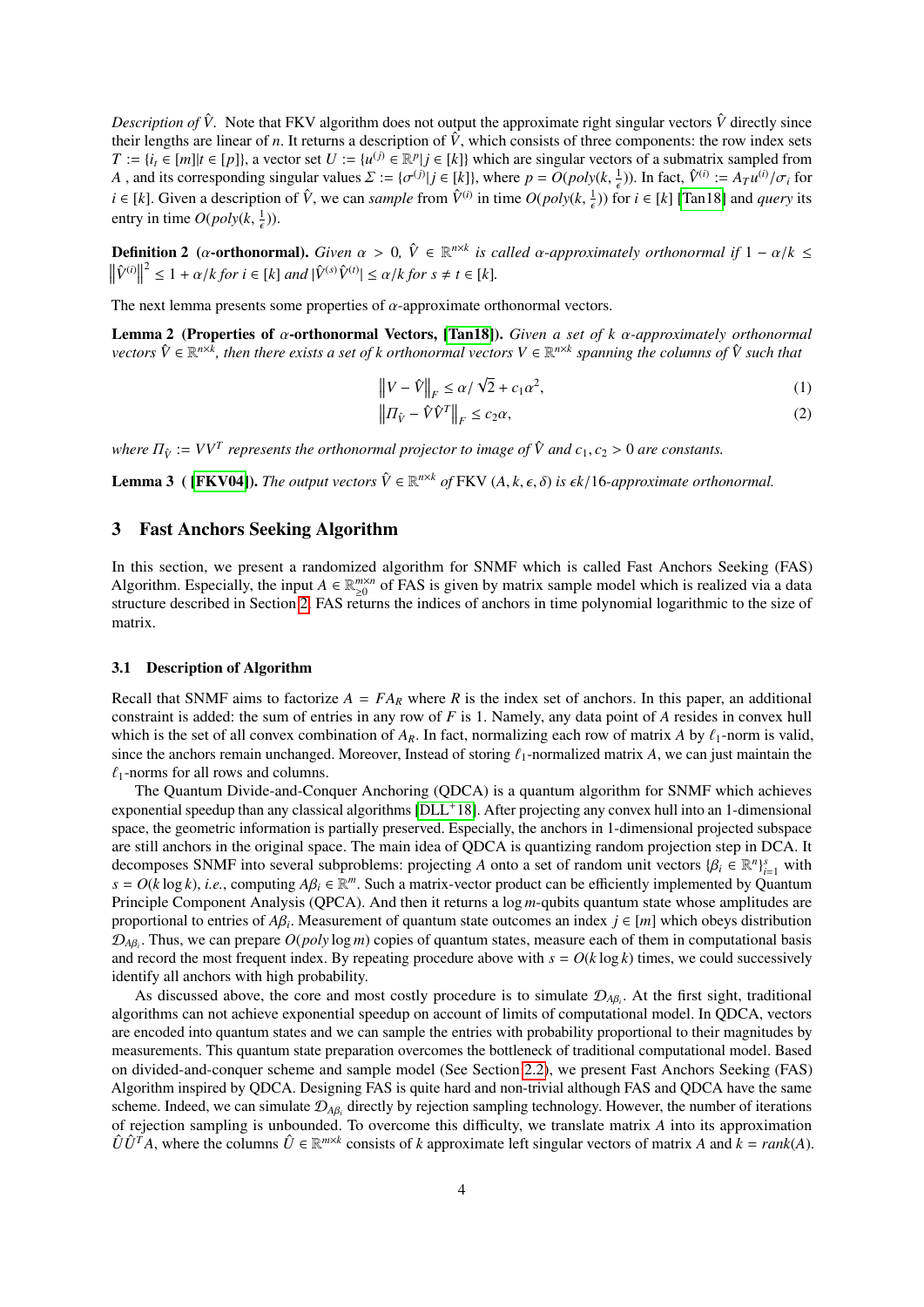Next, it is obvious that  $y = \hat{U}^T A \beta_i \in \mathbb{R}^k$  is a short vector and we can estimate its entries one by one (see Lemma [7\)](#page-6-0) efficiently. Now the problem becomes to simulate  $\mathcal{D}_\phi$  and it can be done by Lemma 6. efficiently. Now the problem becomes to simulate  $\mathcal{D}_{\hat{U}y}$  and it can be done by Lemma [6](#page-6-1).

Given an error parameter  $\epsilon/2$ , the method described above will result in  $||A\beta_i - \hat{U}\hat{U}^T A\beta_i|| < \epsilon ||A||_F ||\beta_i||/2$  via Theorem [1,](#page-2-1) which implies  $\left\| \mathcal{D}_{A\beta_i} - \mathcal{D}_{\hat{U}\hat{U}^T A\beta_i} \right\|_{TV} \leq \epsilon \|A\|_F \|\beta_i\|$  /  $||A\beta_i||$ . Namely, the method above introduces an unbounded error in form  $\epsilon ||A||_F ||\beta_i|| ||A\beta_i||$  if  $\beta_i$  is arbitrary vector in entire space  $\mathbb{R}^n$ . Fortunately, this issue can<br>be solved by generating random vectors  $\beta_i \lambda^s$ , lying in row space of A instead of those *unbounded error in form ε*<sub>[|A||F||β<sub>*i*||</sub> / ||Aβ<sub>*i*||</sub> 11 *B<sub>i</sub>* is arourary vector in entire space κ c. Fortunately, this issue can<br>be solved by generating random vectors  $\{\beta_i\}_{i=1}^s$  lying in row space of *A* ins</sub> To generate uniform random unit vectors on the row space of *A*, we need to find a basis of row space of *A*. If  $V \in \mathbb{R}^{n \times k}$  is a set of orthonormal basis of the row space of *A* (the space spanned by the right singular vectors), and *x<sub>i</sub>* is uniform random unit vector on  $\mathbb{S}^{k-1}$ , then  $\beta = Vx_i$  is a unit random vector in row space of *A*. Moreover, FKV algorithm will figure out approximate singular vectors  $\hat{V}$  for *V* that can belp us make algorithm will figure out approximate singular vectors  $\hat{V}$  for *V*, that can help us make an approximate  $\hat{\beta}_i = \hat{V}x_i$ <br>for *β*. Therefore, we will estimate distribution  $\hat{V}$   $\hat{\beta}_i = \hat{V}$  instead of  $\hat{V}$  as for  $\beta_i$ . Therefore, we will estimate distribution  $\mathcal{D}_{\hat{U}}\hat{U}^T A \hat{V}_i$  instead of  $\mathcal{D}_{A\hat{\beta}_i}$ . Based on Corollary [7,](#page-6-0)  $\hat{U}^T A \hat{V}$  can be estimated of initiative Associative Associative Associative Associa estimated efficiently. According to Lemma [6,](#page-6-1)  $\hat{U}y$  can be sampled efficiently, thus we can treat  $\tilde{y}$  as estimation of  $\hat{U}^T A \hat{V} x_i$  (see Figure [2\)](#page-4-0).

<span id="page-4-0"></span><sup>D</sup>*<sup>A</sup>*β*<sup>i</sup>* (1) <sup>β</sup>*i*=*V x<sup>i</sup>* ←−−−−−−− D*AV x<sup>i</sup>* (2) Lemma [2](#page-3-1), Lemma [4](#page-5-0) span{*V* (*i*) |*i*∈[*k*]}=span{*V*ˆ (*i*) |*i*∈[*k*]}=span{*A*(*i*) |*i*∈[*m*]} D*AV x* <sup>ˆ</sup> *i* (3) Theorem [1](#page-2-1) *U*ˆ *U*ˆ *<sup>T</sup> A*≈*A* D*U*<sup>ˆ</sup> *<sup>U</sup>*<sup>ˆ</sup> *<sup>T</sup> AV x* <sup>ˆ</sup> *i* (4) Lemma [7](#page-6-0) *<sup>M</sup>*˜ <sup>≈</sup>*U*<sup>ˆ</sup> *<sup>T</sup> AV*<sup>ˆ</sup> ,*y*˜*i*=*Mx* ˜ *i* D*U*<sup>ˆ</sup> *<sup>y</sup>*˜*<sup>i</sup>* (5) Lemma [6](#page-6-1) rejection sampling O*i*

Fig. 2: An illustration for how to approximate distribution  $\mathcal{D}_{A\beta_i}$ ,  $O_i$  represents the final distribution which approximate mate  $\mathcal{D}_{A\beta_i}$ .  $\sim$  represents 'approximate' and ← represents 'equal to' in a sense of total variation distance. To prove the upper bound for  $||\mathcal{D}_{A\beta_i}, \mathcal{O}_i||_{TV}$ , we introduce several medium distributions  $\mathcal{D}_{A\hat{V}_{X_i}}, \mathcal{D}_{\hat{U}\hat{U}^T A\hat{V}_{X_i}}$  and  $\mathcal{D}_{\hat{U}_Y}$ . From left to right (1) yes a set of right singular vectors  $V \subseteq \mathbb{$ to right, (1) use a set of right singular vectors  $V \in \mathbb{R}^{n \times k}$  to generate the random unit vector lying in the row space of *A*; (2) however, since *V* cannot be gained efficiently, use FKV algorithm to figure out an approximation  $\hat{V}$  given by a 'short desription'; (Lemma [2,](#page-3-1) Lemma [4\)](#page-5-0) (3) translate  $A\hat{V}x_i$  into  $\hat{U}\hat{U}^T A\hat{V}x_i$  since  $A \approx \hat{U}\hat{U}^T A$  (Theorem [1\)](#page-2-1), where  $\hat{U}$  is the approximate left singular vectors generated by FKV given by a 'short description'. (4) return an estimation  $\tilde{M}$  of  $M = \hat{U}^T A \hat{V} \in \mathbb{R}^{k \times k}$  by estimating each entry by Lemma [7](#page-6-0) and then approximate  $Mx_i$  (denoted as  $\tilde{y}_i$ ); (5) finally, the rejection sampling works for  $\hat{U}\tilde{y}_i$  by Lemma [6](#page-6-1) since  $\hat{U}$  is approximately orthonormal.

<span id="page-4-1"></span>Once we can simulate distribution  $\mathcal{D}_{AVx_i}$ , we can figure out the index of the largest component of vector  $AVx_i$ by picking up *O*(*poly* log *m*) samples (Theorem [3\)](#page-8-3). Moreover, according to [\[ZBT13\]](#page-9-12), by repeating this procedure with  $O(k \log k)$  times, we can find all anchors of A with high probability (For single step of random projection, see Figure [3\)](#page-4-1).



Fig. 3: An illustration of finding an anchor of *A* with rank *k* = 3. The 3-dimensional space represents the row space of *A* and *A*'s data points (blue and black points) lie on the  $\ell_1$ -normalized plane P. The blue points also stand for the anchors of *A*. A random vector  $\beta$  is picked up from row space of *A* and then data points are projected on  $\beta$ . The anchors of the projected space on  $\beta$  are still the anchors of A, such that implies that the red point with the maximum absolute projection component on  $\beta$  is an anchor of  $A$ .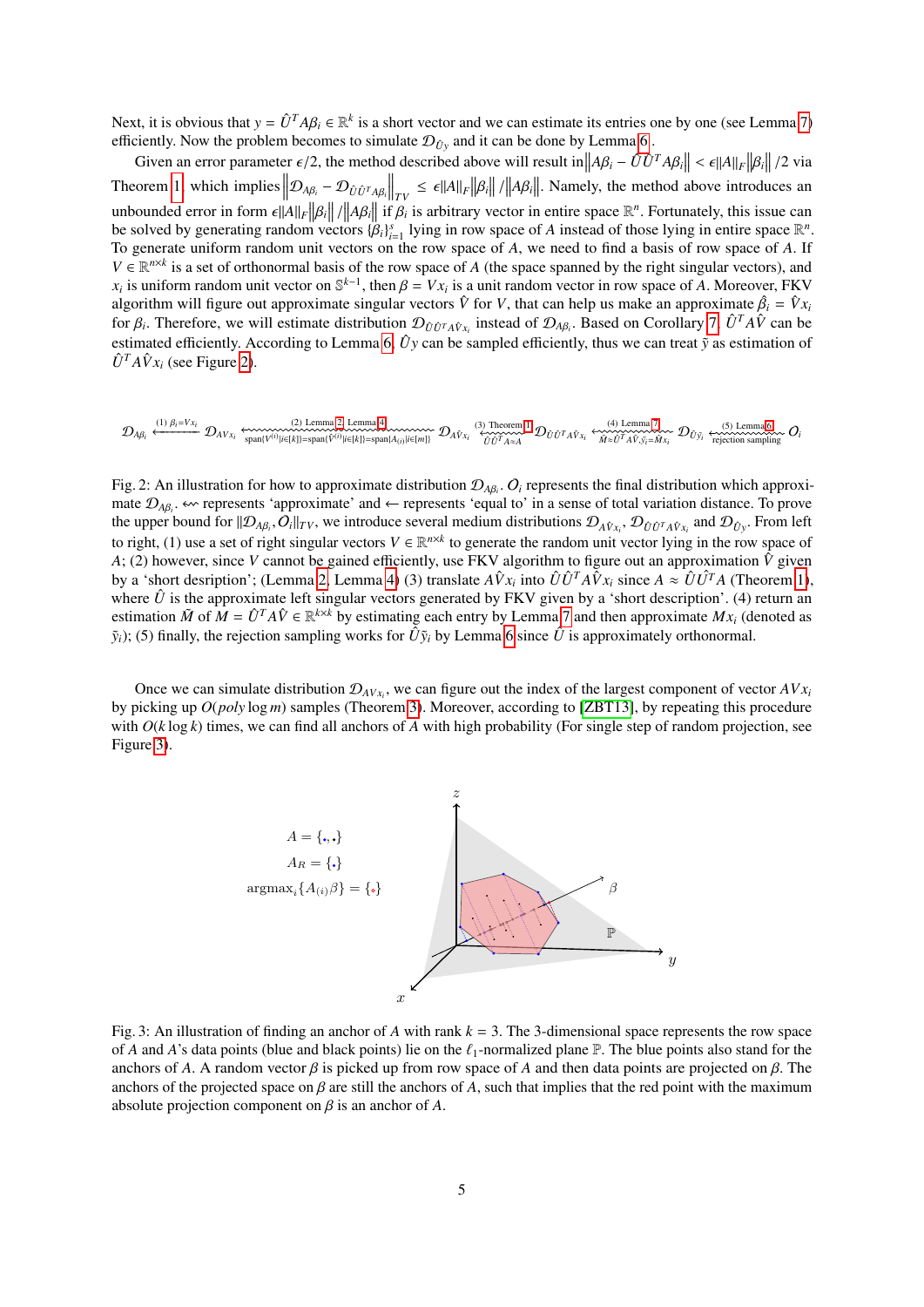## <span id="page-5-1"></span>Algorithm 1 Fast Anchors Seeking Algorithm

**Input**: Separable non-negative matrix  $A \in \mathbb{R}_{\geq 0}^{m \times n}$  in matrix sample model,  $k = rank(A)$ , condition number  $\kappa$ , a constant  $\delta \in (0, 1)$ <br>and  $s = O(k \log k)$ and  $s = O(k \log k)$ .

Output: The index set *R* of anchors for *A*.

1: Initialize 
$$
R = \emptyset
$$
.

2: Set  $\epsilon < 2\sqrt{2\log(4\log^2(m)/\delta)/\log^2(m)}$ .

- <span id="page-5-2"></span>3: Set  $\epsilon_V = O\left(\min\left\{\epsilon/\sqrt{k}\kappa, 1/k\kappa^2\right\}\right), \delta_V = 1 - (1 - \delta)^{\frac{1}{4}}.$
- 4: Run FKV ( $A, k, \epsilon_V, \delta_V$ ) and output the description of approximate right singular vectors  $\hat{V}$ .
- <span id="page-5-3"></span>5: Set  $\epsilon_U = O\left(\min\left\{\frac{\epsilon}{k}, \frac{1}{k\kappa^2}\right\}\right), \delta_U = 1 - (1 - \delta)^{\frac{1}{4}}.$
- 6: Run FKV  $(A^T, k, \epsilon_U, \delta_U)$  and output the description of approximate left singular vectors  $\hat{U}$ .<br>*7*: Ry Lemma 7, estimate  $M \hat{U}^T A \hat{V}$  with relative error  $\zeta O(\epsilon/k^2 \epsilon)$  and failure probabili
- 7: By Lemma [7,](#page-6-0) estimate  $M := \hat{U}^T A \hat{V}$  with relative error  $\zeta = O(\epsilon/k^2 \kappa^2)$ ) and failure probability  $\eta = 1 - (1 - \delta)^{\frac{1}{4}}$ , and denote the result as  $\tilde{M}$ .
- 8: for  $i = 1$  to  $s$  do
- <span id="page-5-5"></span>9: Generate a unit random vector  $x_i \in \mathbb{R}^k$ .
- 10: Directly compute  $\tilde{y}_i = \tilde{M}x_i$ .
- 11: By rejection sampling (Algorithm [2\)](#page-6-2), simulate distribution  $\mathcal{D}_{\hat{U}\bar{y}}$  with failure probability  $\gamma = 1 (1 \delta)^{\frac{1}{4s}}$  and pick up  $O(n\alpha/v \log m)$  samples *O*(*poly* log *m*) samples.
	- {Let  $O_i$  denotes the actual distribution which simulates  $D_{\hat{U}\tilde{y}_i}$  }
- 12:  $R \leftarrow R \cup \{l\}$ , where *l* is the most frequently index appearing in  $O(\text{poly}\log m)$  samples.
- 13: end for
- 14: Return *R*

#### 3.2 Analysis

Now, we propose our main theorem and analyze the correctness and complexity of our algorithm FAS.

**Theorem 2** (Main Result). *Given separable non-negative matrix*  $A \in \mathbb{R}_{\geq 0}^{m \times n}$  *in matrix sample model, the rank k, condition number*  $\kappa$  *and* a constant  $\delta \in (0, 1)$  $\delta \in (0, 1)$  $\delta \in (0, 1)$ *, Algorithm 1 returns the indices of anchors with probability at least* <sup>1</sup> <sup>−</sup> δ *in time*

<span id="page-5-4"></span>
$$
O\bigg(poly\bigg(k,\kappa,\log\frac{1}{\delta},\log(mn)\bigg)\bigg).
$$

Correctness In this subsection, we will analyze the correctness of Algorithm [1.](#page-5-1) Firstly, we show that the columns of *V* defined in Lemma [2](#page-3-1) form a basis of row space of matrix *A*, which is necessary to generate unit vector in row space of *A*. The next, we prove that for each  $i \in [s]$ , distribution  $O_i$  is  $\epsilon$ -close to distribution  $D_{AVx_i}$  in total variant distance. Once again we show how to gain the index of largest component of  $AVx$  from distr distance. Once again, we show how to gain the index of largest component of  $AVx_i$  from distribution  $O_i$ . Finally, by *O*(*k* log *k*) random projection, it is enough for us to gain all anchors of matrix *A*.

The following lemma tells us the approximate singular vectors outputted by FKV spans the row space of matrix *A*. And combining with Lemma [2,](#page-3-1) it gives us that *V* also spans the same space, i.e., *V* forms an orthonormal basis of row space of matrix *A*.

**Lemma 4.** Let  $\hat{V}$  be the output of algorithm FKV  $(A, k, \epsilon, \delta)$ . If  $\epsilon < \frac{1}{k\kappa^2}$ , then with probability  $1 - \delta$ , we obtain

<span id="page-5-0"></span>
$$
\operatorname{span}\left\{\hat{V}^{(i)}\middle|i\in[l], l\leq k\right\}=\operatorname{span}\left\{A_{(i)}\middle|i\in[m]\right\}.
$$

*Proof.* By contradiction, we assume that span  $\left\{\hat{V}^{(i)}\middle|i \in [k]\right\} \neq \text{span}\left\{A_{(i)}\middle|i \in [m]\right\}$ , which implies that there exists a unit vector  $x \in \text{span} \{A_{(i)} | i \in [m] \}$  and  $x \perp \text{span} \{ \hat{V}^{(i)} | i \in [k] \}$ . Then we can obtain  $||Ax - A\hat{V}\hat{V}^T x|| = ||Ax|| \ge \sigma_{\min}(A)$ since  $\hat{V}^T x = 0$ . And according to Theorem [1,](#page-2-1) we have

$$
\left\|Ax - A\hat{V}\hat{V}^T x\right\| \leq \sqrt{\epsilon} \|A\|_F \leq \sqrt{\epsilon k} \kappa \sigma_{\min}(A).
$$

Thus  $\sigma_{\min}(A) \leq$ √  $\overline{\epsilon k} \kappa \sigma_{\min}(A)$ , which makes a contradiction if  $\epsilon < 1/k\kappa^2$ .

By Lemma [4,](#page-5-0) we can generate an approximate random vector in the row space of *A* with probability  $1 - \delta$  in time  $O(poly(k, 1/\epsilon, \log 1/\delta))$  by FKV  $(A, k, \epsilon, \delta)$ . Firstly, we obtain the description of approximate right singular vectors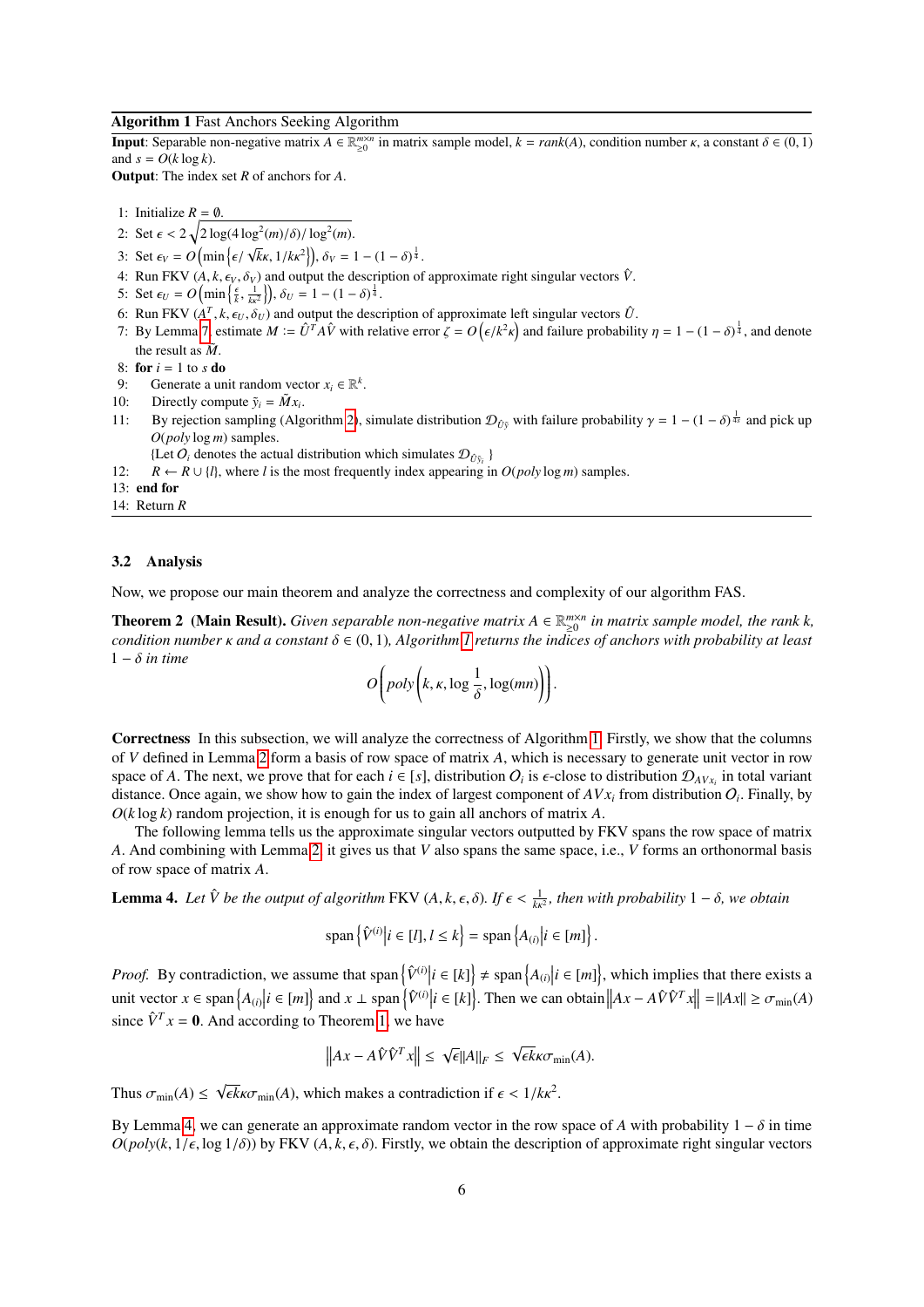## <span id="page-6-2"></span>Algorithm 2 Rejection Sampling for  $\mathcal{D}_{\hat{U}_Y}$

**Input:** A set of approximately orthonormal vectors  $\hat{U}^{(j)} \in \mathbb{R}^m$  (for  $j = 1, ..., k$ ) in *vector sample model* and a vector  $y \in \mathbb{R}^k$ .<br>Output: A sample *s* subjecting to  $\Omega$ . **Output:** A sample *s* subjecting to  $\mathcal{D}_{\hat{U}_v}$ .

- 1: Sample *j* according to probability proportional to  $\|\hat{U}^{(j)}y_j\|$ .
- 2: Sample *s* from  $\mathcal{D}_{\hat{U}^{(j)}}$
- 3: Compute  $r_s = \frac{(\hat{U}y)_s^2}{k \sum_i (y_i \hat{U}_{ij})}$
- . 4: Accept *s* with probability *r<sup>s</sup>* , otherwise, restart.

by FKV algorithm, where the error parameter  $\epsilon$  is bounded by rank *k* and condition number  $\kappa$  (see in Lemma [4\)](#page-5-0). Secondly, we generate a random unit vector  $x_i \in \mathbb{R}^k$  as a coordinate vector referring to a set of orthonormal vectors in Lemma [2.](#page-3-1) Let *V* denotes the matrix defined in Lemma [2,](#page-3-1) then it is obvious that its columns form the right singular vectors for matrix *A*. That is,  $\hat{\beta}_i = \hat{V} x_i$  is an approximate vector of a random vector  $\beta = V x_i$ . Next, we also veriant distance between  $\Omega$ , and  $\Omega$ ,  $\ldots$  is bounded by constant  $\epsilon$ . For convenie show that total variant distance between  $O_i$  and  $\mathcal{D}_{AVx_i}$  is bounded by constant  $\epsilon$ . For convenience, we assume that each step in Algorithm 1 succeeds and the final success probability will be given in pext subsect each step in Algorithm [1](#page-5-1) succeeds and the final success probability will be given in next subsection.

<span id="page-6-3"></span>Lemma 5. For all  $i \in [s]$ ,  $\left\|O_i, \mathcal{D}_{AVx_i}\right\|_{TV} \leq \epsilon$  holds simultaneously with probability  $1 - \delta$ .

In the rest, without ambiguity, we use notations  $O$ ,  $x$  instead of  $O_i$ ,  $x_i$ . By applying triangle inequality, we divide the left part of inequality into four parts (the intuition idea please ref Figure [2\)](#page-4-0):

$$
\left\Vert \mathcal{D}_{AVx},O\right\Vert_{TV} \leq \underbrace{\left\Vert \mathcal{D}_{AVx},\mathcal{D}_{A\hat{V}x}\right\Vert_{TV}}_{\textcircled{1}}+\underbrace{\left\Vert \mathcal{D}_{A\hat{V}x},\mathcal{D}_{\hat{U}\hat{U}^TA\hat{V}x}\right\Vert_{TV}}_{\textcircled{2}}+\underbrace{\left\Vert \mathcal{D}_{\hat{U}\hat{U}^TA\hat{V}x},\mathcal{D}_{\hat{U}\tilde{M}x}\right\Vert_{TV}}_{\textcircled{3}}+\underbrace{\left\Vert \mathcal{D}_{\hat{U}\tilde{M}x},O\right\Vert_{TV}}_{\textcircled{4}}
$$

Thus, we only need to prove that  $\mathbb{D}, \mathbb{Q}, \mathbb{Q}, \mathbb{Q} \leq \frac{\epsilon}{4}$ , respectively. In addition, given  $u, v \in \mathbb{R}^n$ , if  $||u - v|| \leq \frac{\epsilon}{2} ||u||$ ,  $||\mathbb{Q} - \mathbb{Q}||_{\text{max}} \leq \epsilon$ . For  $\mathbb{D}, \mathbb{Q}$  and  $\mathbb{Q}$ , we only show then  $\|\mathcal{D}_u, \mathcal{D}_v\|_{TV} \leq \epsilon$ . For  $\circled{1}$ ,  $\circled{2}$  and  $\circled{3}$ , we only show their  $\ell_2$ -norm version, *i.e.*,

 $-$  ||*AVx* − *A* $\hat{V}$ *x*|| ≤  $\frac{\epsilon}{8}$ ||*AVx*||;

- $||A\hat{V}x \hat{U}\hat{U}^T A \hat{V}x|| \leq \frac{\epsilon}{8} ||A\hat{V}x||;$
- $\|\hat{U}\hat{U}^T A \hat{V} x \hat{U} \tilde{M} x\| \leq \frac{\epsilon}{8} \|\hat{U}\hat{U}^T A \hat{V} x\|.$

For convenience, in the rest part, let  $\alpha_U = \epsilon_U k/16$  and  $\alpha_V = \epsilon_V k/16$  represent approximate ratio for orthonormality of  $\hat{U}$  and  $\hat{V}$  based on Lemma [3,](#page-3-2) respectively.

Before we start our proof, we list two tools which are used to prove  $\circled{3}$  and  $\circled{4}$ , respectively.

Based on rejection sampling, Lemma [6](#page-6-1) shows that sampling from linear combination of  $\alpha$ -approximately orthogonal vectors can be quickly realized without knowledge of norms of these vectors (see Algorithm [2\)](#page-6-2).

**Lemma 6** ( **[\[Tan18\]](#page-9-20)).** *Given a set of*  $\alpha$ *-approximately orthonormal vectors*  $\hat{V} \in \mathbb{R}^{n \times k}$  *in vector sample model, and*  $a_n$  *input vector w*  $\in \mathbb{R}^k$  *there exists an algorithm outputting a sample from a an input vector*  $w \in \mathbb{R}^k$ , there exists an algorithm outputting a sample from a distribution  $\frac{\alpha}{1-\alpha}$ -close to  $\mathcal{D}_{\hat{V}_W}$  with *probability*  $1 - \gamma$  *using*  $O(k^2 \log \frac{1}{\gamma}(1 + O(\alpha)))$  *queries and samples.* 

<span id="page-6-0"></span>**Lemma 7.** Given  $A \in \mathbb{R}^{m \times n}$  in matrix sample model *and*  $L \in \mathbb{R}^{k_1 \times m}$  *and*  $R \in \mathbb{R}^{n \times k_2}$  *in query model, let*  $M = LAR$ , *then we can output a matrix*  $\tilde{M} \in \mathbb{R}^{k_1 \times k_2}$ , with probability  $1 - \eta$ , such that

<span id="page-6-1"></span>
$$
\left\|M-\tilde{M}\right\|_F \leq \zeta \|A\|_F \|L\|_F \|R\|_F
$$

by  $O\left(k_1k_2\frac{1}{\epsilon^2}\right)$  $\frac{1}{\zeta^2} \log \frac{1}{\eta}$ *queries and samples.*

γ

*Proof.* Let  $M_{ij} = L_{(i)}AR^{(j)}$  with  $i \in [k_1]$  and  $j \in [k_2]$ . In [\[Tan18\]](#page-9-20), there exists an algorithm that outputs an estimation of  $M_{ij}(\tilde{M}_{ij})$  to precision  $\zeta ||A||_F \le ||L_{(i)}||$  $\|\mathbf{R}^{(j)}\|$  with probability  $1 - \eta'$  in time  $O\left(\frac{1}{\zeta^2} \log \frac{1}{\eta'}\right)$ . Let  $\eta' = 1 - (1 - \eta)^{1/(k_1 k_2)}$ . We can output  $\tilde{M}$  with probability  $1 - \eta$  utilizing  $O(k_1 k_2 \frac{1}{\zeta^2} \log \frac{1}{1-(1-\eta)^{1/k^2}}) = O(k_1 k_2)$  $\frac{1}{\zeta^2} \log \frac{1}{1-(1-\zeta)}$  $\frac{1}{1-(1-\eta)^{1/k^2}}$  =  $O(k_1k_2\frac{1}{\zeta^2})$  $rac{1}{\zeta^2} \log \frac{1}{\eta}$ queries and samples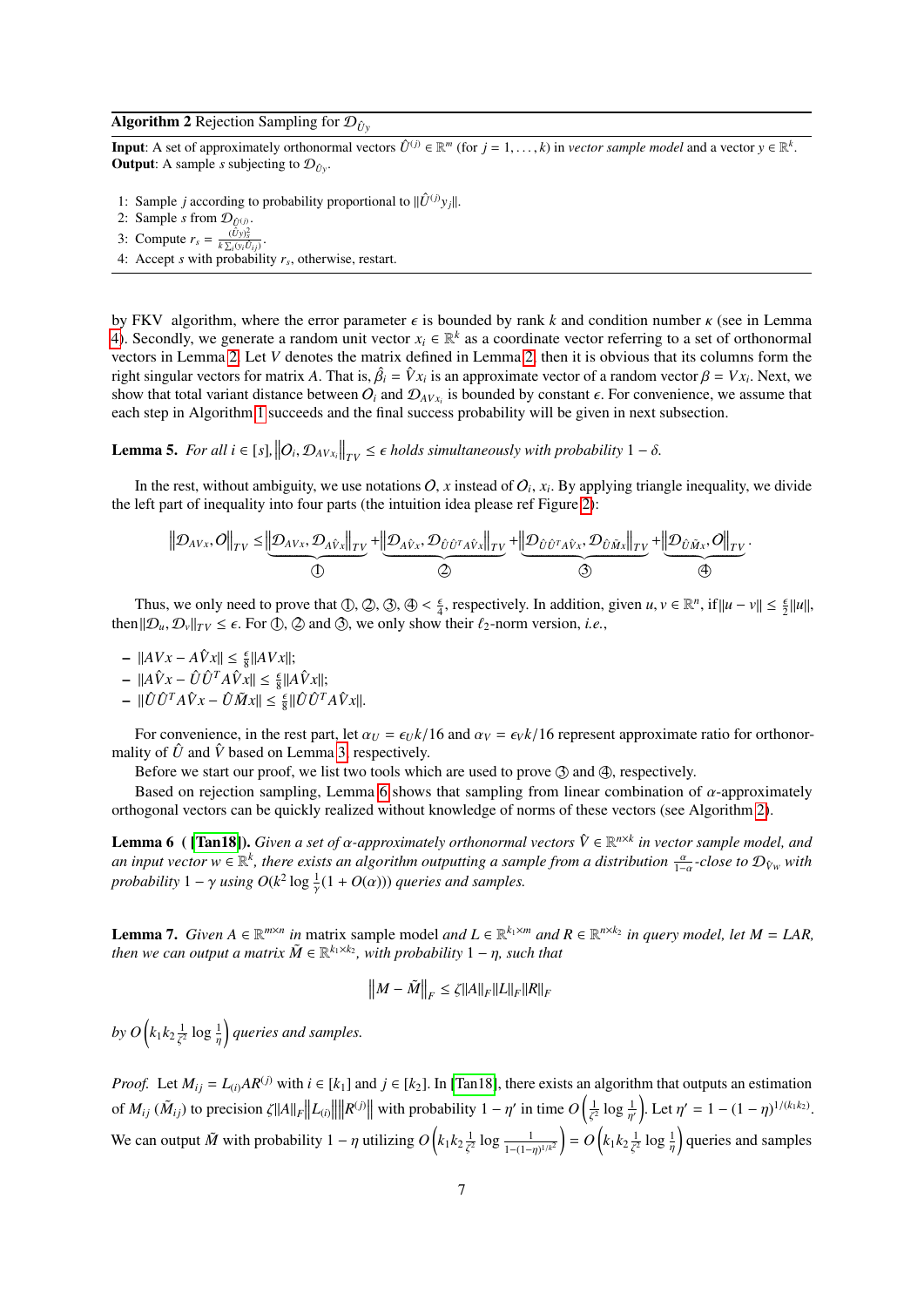respectively where  $\tilde{M}$  satisfies

$$
||M - \tilde{M}||_F^2 = \sum_{i \in [k_1], j \in [k_2]} |M_{ij} - \tilde{M}_{ij}|^2
$$
  
\n
$$
\leq \sum_{i \in [k_1], j \in [k_2]} \zeta^2 ||A||_F^2 ||L_{(i)}||^2 ||R^{(j)}||^2
$$
  
\n
$$
= \zeta^2 ||A||_F^2 \sum_{i \in [k_1]} ||L_{(i)}||^2 \sum_{j \in [k_2]} ||R^{(j)}||^2
$$
  
\n
$$
= \zeta^2 ||A||_F^2 ||L||_F^2 ||R||_F^2.
$$

*Proof (proof of Lemma [5\)](#page-6-3).*

Upper bound for  $\Phi$ . By Lemma [4,](#page-5-0) *Vx* is a unit random vector sampled from the row space of *A* with probability  $1 - \delta_V := (1 - \delta)^{\frac{1}{4}}$  if  $\epsilon_V < \frac{1}{k\kappa^2}$ . From Eq. [\(1\)](#page-3-3) in Lemma [2,](#page-3-1) with probability  $1 - \delta_V$ 

$$
\left\| AVx - A\hat{V}x \right\| \leq ||A||_F \left\| V - \hat{V} \right\|_F \left\| x \right\| \leq (\alpha_V/\sqrt{2} + c_1\alpha_V^2) ||A||_F.
$$

Combing with  $||A||_F \le$ √  $k$ *k*σ<sub>min</sub>(*A*) ≤ √  $\sqrt{k}$ *k* $\left\Vert AVx\right\Vert$ , we gain

$$
\|AVx - A\hat{V}x\| \le (\alpha_V/\sqrt{2} + c_1\alpha_V^2)\sqrt{k}\kappa\|AVx\|.
$$
\n(3)\n
$$
\text{Eq. (3) satisfies } \|AVx - A\hat{V}x\| \le \frac{\epsilon}{8} \|AVx\| \text{ with } \epsilon_V = O\left(\min\left\{\frac{\epsilon}{\sqrt{k}\kappa}, \frac{1}{k\kappa^2}\right\}\right).
$$

Upper bound for  $\emptyset$ . According to Lemma [4,](#page-5-0) the columns of  $\hat{U}$  span a space equal to the column space of *A* if  $\epsilon_U \leq \frac{1}{k\kappa^2}$  with probability  $1 - \delta_U := (1 - \delta)^{\frac{1}{4}}$ . Let  $\Pi_U$  denote the orthonormal projector to image of  $\hat{U}$  (column<br>space of *A*). Similarly  $\Pi^{\perp}$  denotes the orthonormal projector to the orthogonal sp space of *A*). Similarly,  $\Pi_{\hat{U}}^{\perp}$  denotes the orthonormal projector to the orthogonal space of column space of  $\hat{U}$ .

<span id="page-7-0"></span>
$$
\begin{aligned}\n&\left\|A\hat{V}x - \hat{U}\hat{U}^T A \hat{V}x\right\| \\
&= \left\|(I\hat{U} + \hat{U}^{\perp}_{\hat{U}})A\hat{V}x - \hat{U}\hat{U}^T A \hat{V}x\right\| \\
&= \left\|I\hat{U}^{\wedge}_{\hat{U}}\hat{V}x - \hat{U}\hat{U}^T A \hat{V}x\right\| \\
&\leq \left\|I\hat{U}^{\wedge}_{\hat{U}} - \hat{U}\hat{U}^T\right\|_{F} \left\|A\hat{V}x\right\| \leq c_2 \alpha_U \left\|A\hat{V}x\right\|,\n\end{aligned} \tag{4}
$$

based on Eq. [\(2\)](#page-3-4) in Lemma [2.](#page-3-1) If  $\epsilon_U = O\left(\min\left\{\frac{\epsilon}{k},\right\}\right)$  $\frac{1}{k\kappa^2}\Big\}, \Big\Vert A\hat{V}x - \hat{U}\hat{U}^T A\hat{V}x \Big\Vert \leq \frac{\epsilon}{8} \Big\Vert A\hat{V}x \Big\Vert.$ 

**Upper bound for**  $\mathcal{F}$ . When  $\epsilon_U$  and  $\epsilon_V$  are discussed above, with probability  $1 - \eta := (1 - \delta)^{\frac{1}{4}}$ , we have

<span id="page-7-1"></span>
$$
\left\|\hat{U}\hat{U}^T A \hat{V}x\right\| \ge \left(1 - \frac{\epsilon}{8}\right) \left\|A \hat{V}x\right\| \ge \left(1 - \frac{\epsilon}{8}\right)^2 \left\|A Vx\right\|.
$$
\n(5)

According to Lemma [7,](#page-6-0) we obtain

<span id="page-7-2"></span>
$$
\left\|\hat{U}^T A \hat{V} - \tilde{M}\right\|_F \le \zeta \left\|\hat{U}\right\|_F \left\|\hat{V}\right\|_F \left\|A\right\|_F \le \zeta k^{1.5} \kappa \sqrt{(1 + \frac{\alpha_U}{k})(1 + \frac{\alpha_V}{k})} \|AVx\| \,.
$$
\n
$$
\tag{6}
$$

Combining Eq. [\(5\)](#page-7-1) and Eq. [\(6\)](#page-7-2), the following holds

$$
\begin{split}\n\left\| \hat{U} \hat{U}^T A \hat{V} x - \hat{U} \tilde{M} x \right\| \\
\leq & \|\hat{U}\|_F \|\hat{U}^T A \hat{V} - \tilde{M}\|_F \\
\leq & \zeta k^2 \kappa \sqrt{(1 + \frac{\alpha_U}{k})^2 (1 + \frac{\alpha_V}{k})} \|A V x\| \\
\leq & \zeta k^2 \kappa \sqrt{(1 + \frac{\alpha_U}{k})^2 (1 + \frac{\alpha_V}{k})} / (1 - \frac{\epsilon}{8})^2 \|\hat{U} \hat{U}^T A \hat{V} x\|.\n\end{split} \tag{7}
$$

If  $\zeta = O\left(\frac{\epsilon}{k^2 \kappa}\right)$  $\int \int \hat{U} \hat{U}^T A \hat{V} x - \hat{U} \tilde{M} x \leq \int \int \int \hat{U} \hat{U}^T A \hat{V} x$  holds.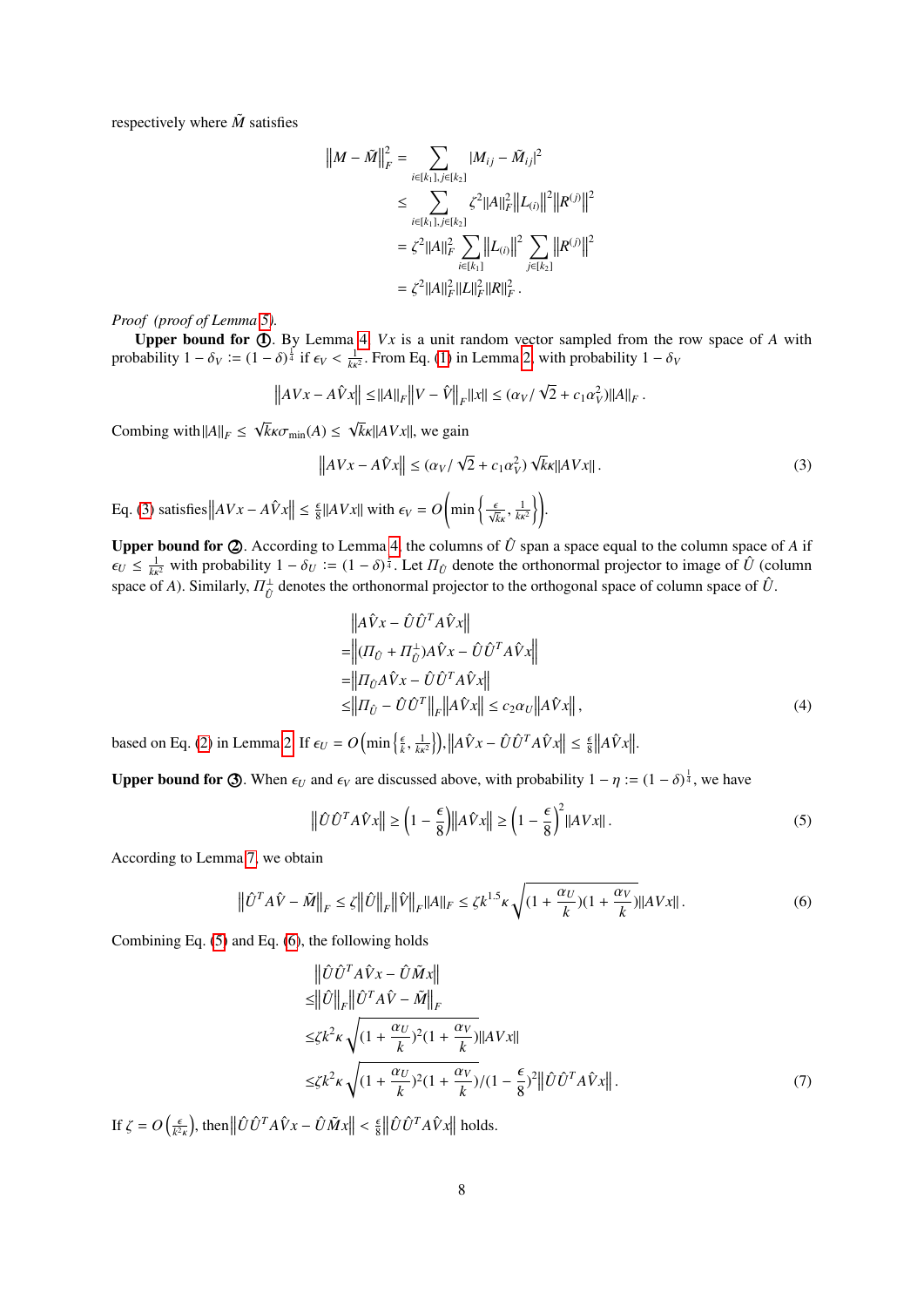**Upper bound for**  $\bigoplus$ **.** Since  $\epsilon_U = O\left(\min\left\{\frac{\epsilon}{k},\right\}\right)$  $\left(\frac{1}{k\kappa^2}\right)$  as discussed before, directly taking usage of Lemma [6,](#page-6-1) with probability  $1 - \gamma := (1 - \delta)^{\frac{1}{4s}}$  we have

<span id="page-8-3"></span>
$$
\left\| \mathcal{D}_{\hat{U}\tilde{y}}, O \right\|_{TV} \le \frac{\alpha_U}{1 - \alpha_U} < \frac{\epsilon}{4}.\tag{8}
$$

Hence, Algorithm [1](#page-5-1) generates a distribution  $O_i$  which satisfies  $\left\|O_i, \mathcal{D}_{AV_{X_i}}\right\|_{TV} \leq \epsilon$  for *s* random unit vectors generated simultaneously with probability  $1 - \delta$ simultaneously with probability  $1 - \delta$ .

The following theorem tells us how to find the largest component of  $AVx_i$  from distribution  $O_i$ .

**Theorem 3** (Restatement of Theorem 1 in [\[DLL](#page-9-19)<sup>+</sup>18]). Let  $D$  be a distribution over [m] and  $D'$  is another distri*bution simulating*  $D$  *with total variant error*  $\epsilon$ . Let  $x_1, \ldots, x_N$  *be examples independently sampled from*  $D'$  *and*  $N_i$ *be the number of examples taking value of <i>i. Let*  $\mathcal{D}_{max} = max\{\mathcal{D}_1,\ldots,\mathcal{D}_m\}$  *and*  $\mathcal{D}_{secmax} = max\{\mathcal{D}_1,\ldots,\mathcal{D}_m\}\setminus\mathcal{D}_{max}$ . *If*  $\mathcal{D}_{\text{max}}$  –  $\mathcal{D}_{\text{secmax}}$  >  $2\sqrt{2\log(4N/\delta)/N}$  +  $\epsilon$ , then, for any  $\delta$  > 0, with a probability at least 1 –  $\delta$ , we have

 $\arg \max_{i} \{ N_i | 1 \le i \le N \} = \arg \max_{i} \{ p_i | 1 \le i \le m \}.$ 

As mentioned in [\[DLL](#page-9-19)<sup>+</sup>18], the assumption about the gap between  $\mathcal{D}_{max}$  and  $\mathcal{D}_{secmax}$  is easy to satisfy in practice. By choosing  $N = \log^2 m$  and  $\epsilon < 2\sqrt{2\log(4\log^2 m/\delta) / \log^2 m}$ , we have  $\mathcal{D}_{max} - \mathcal{D}_{secmax} > 4\sqrt{2\log(4\log^2 m/\delta) / \log^2 m}$ , which will converge to zero as *m* goes to infinity.

To estimate the number of random projections we need, we denote  $p_i^*$  the probability that after random projection  $\beta$ , a data point  $A_{(i)}$  is identified as an anchor in subspace, i.e.,

$$
p_i^* = \Pr_{\beta}(i = \operatorname{argmax}_i \{ (A\beta)_i \}).
$$

β

In [\[ZBG14\]](#page-9-13), if  $p_i^* > k/\alpha$  for a constant  $\alpha$ , with  $s = \frac{3}{\alpha}k \log k$  random projections, all anchors can be found with probability at least  $1 - k \exp(-\alpha s/3k)$ .

Complexity and Success Probability Note that Algorithm [1](#page-5-1) involves operations that query and sample from matrix *A*, *U* and *V*, but those operations can be implemented in  $O(log(mn)poly(k, \kappa, 1/\epsilon))$  time. Thus, in the following analysis, we just ignore the time complexity of those operations but multiple it to the final time complexity.

The running time and failure probability mainly concentrates on lines [4,](#page-5-2) [6,](#page-5-3) [7](#page-5-4) and [11](#page-5-5) in Algorithm [1.](#page-5-1) The running time of lines [4](#page-5-2) and [6](#page-5-3) are  $O(poly(k, 1/\epsilon_V, \log 1/\delta_V))$  and  $O(poly(k, \frac{1}{\epsilon_U}, \log \frac{1}{\delta_U}))$ , respectively, according  $\epsilon_U$ <sup>,</sup>  $\circ$   $\delta_U$ to Theorem [1.](#page-2-1) And line [7](#page-5-4) takes  $O\left(k^2 \frac{1}{\zeta^2} \log \frac{1}{\eta}\right)$ ζ ) to estimate matrix  $\tilde{M}$  according to Lemma [7.](#page-6-0) And line [11](#page-5-5) with *s* iterations totally spends  $O(sk^2 \log \frac{1}{x} poly \log m)$ . In the perspective of failure probability, lines [4,](#page-5-2) [6](#page-5-3) and [7](#page-5-4) take the same failure probabilities  $(1 - \eta)^{\frac{1}{4}}$ . And line [11](#page-5-5) takes  $(1 - \eta)^{\frac{1}{4s}}$  for each iteration.

Above all, the time complexity of FAS is  $O(poly(k, \kappa, \log \frac{1}{\delta}, \log mn))$ . The success probability is  $1 - \delta$ .

# <span id="page-8-2"></span>4 Conclusion

This paper presents a classical randomized algorithm FAS which dramatically reduces the running time to find anchors of low-rank matrix. Especially, we achieve exponential speedup when the rank is logarithmic of the input scale. Although our algorithm running in polynomial of logarithm of matrix dimension, it still has a bad dependence on rank *k*. In the future, we plan to improve its dependence on rank as well as analyze its noise tolerance.

## References

- <span id="page-8-0"></span>AGKM12. Sanjeev Arora, Rong Ge, Ravindran Kannan, and Ankur Moitra. Computing a nonnegative matrix factorization– provably. In *Proceedings of the forty-fourth annual ACM symposium on Theory of computing*, pages 145–162. ACM, 2012.
- <span id="page-8-1"></span>AGM12. Sanjeev Arora, Rong Ge, and Ankur Moitra. Learning topic models–going beyond svd. In *Foundations of Computer Science (FOCS), 2012 IEEE 53rd Annual Symposium on*, pages 1–10. IEEE, 2012.